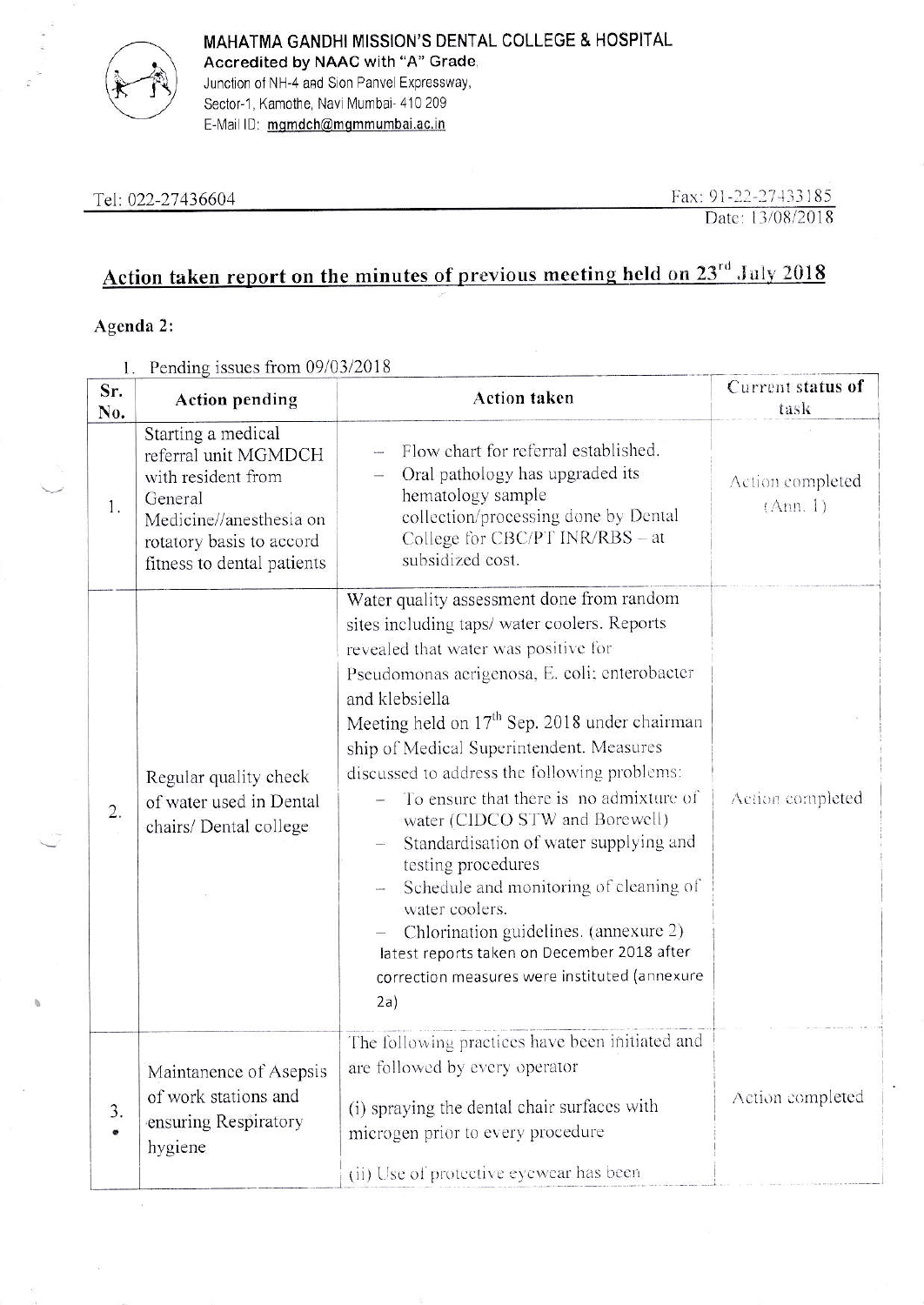|                      | ŧ.                                                                                                                           | initiated and is undertaken by each and every<br>student (Attached Ann.:3)<br>iii) Students sensitized on the importance of                                                                                                                                                                                                                                                                                                                            |                         |
|----------------------|------------------------------------------------------------------------------------------------------------------------------|--------------------------------------------------------------------------------------------------------------------------------------------------------------------------------------------------------------------------------------------------------------------------------------------------------------------------------------------------------------------------------------------------------------------------------------------------------|-------------------------|
|                      |                                                                                                                              | history taking on presence of respiratory<br>infections in patients and steps to prevent cross<br>infection during dental operative procedures                                                                                                                                                                                                                                                                                                         |                         |
| 4.<br>$\pmb{\sigma}$ | Waste disposal practices<br>and protocols to be<br>standardised                                                              | MGM Dental College infection control<br>Committee has formulated a biomedical<br>disposal protocol (Ann.:4) as per the National<br>guidelines                                                                                                                                                                                                                                                                                                          | Action completed        |
| 5.                   | IERC accreditation and<br>re-registration. Formal<br>training for IERC<br>members on SOP's,<br>GCP guidelines,<br>Schedule Y | GCP retraining workshop conducted in<br>November 2018 in collaboration with<br>clinisearchto train the IERC members on GCP<br>guidelines and Schedule Y. 15 members<br>attended the program.<br>Version 03 of the SOP governing the IEC<br>MGMDCH has been formulated and passed.<br>(Ann5a)<br>CDSCO registration of MGMDCH done with<br>reg no. ECR/786/Inst/MH/2015 Re-<br>registration application form uploaded (Ann.<br>5b) on the CDSCO website | Action completed        |
| 6.                   | Presentation of AQAR<br>for July 2017-18                                                                                     | AQAR uploaded on website of NAAC and<br>acknowledgement for the same received (Ann<br>(06)                                                                                                                                                                                                                                                                                                                                                             | Action completed        |
| 7.                   | Forwarding recognition<br>as PhD guide<br>applications to MUHS<br>of eligible faculty to<br><b>MUHS</b>                      | The application forms of the following faculty<br>members has been forwarded to the MUHS for<br>consideration:<br>Dr. Shilpa Patel<br>1.<br>ii.<br>Dr. Sumanthini M. V.<br>iii.<br>Dr. Srivalli N.<br>Dr. Usha Asnani<br>iv.<br>Dr. Vineet Kini<br>V.                                                                                                                                                                                                  | <b>Action Completed</b> |
| 8.                   | <b>BLS</b> training                                                                                                          | 04 Staff members of the dental college have<br>been trained to be BLS trainers. All the interns<br>and Non teaching staff are given BLS training<br>by the above trainers as per the schedule<br>attached.50 Interns and 10 nursing staff have<br>completed the course and certified.                                                                                                                                                                  | Action Completed        |

 $\theta$ 

 $\widetilde{\Psi}$ 

 $\bar{B}$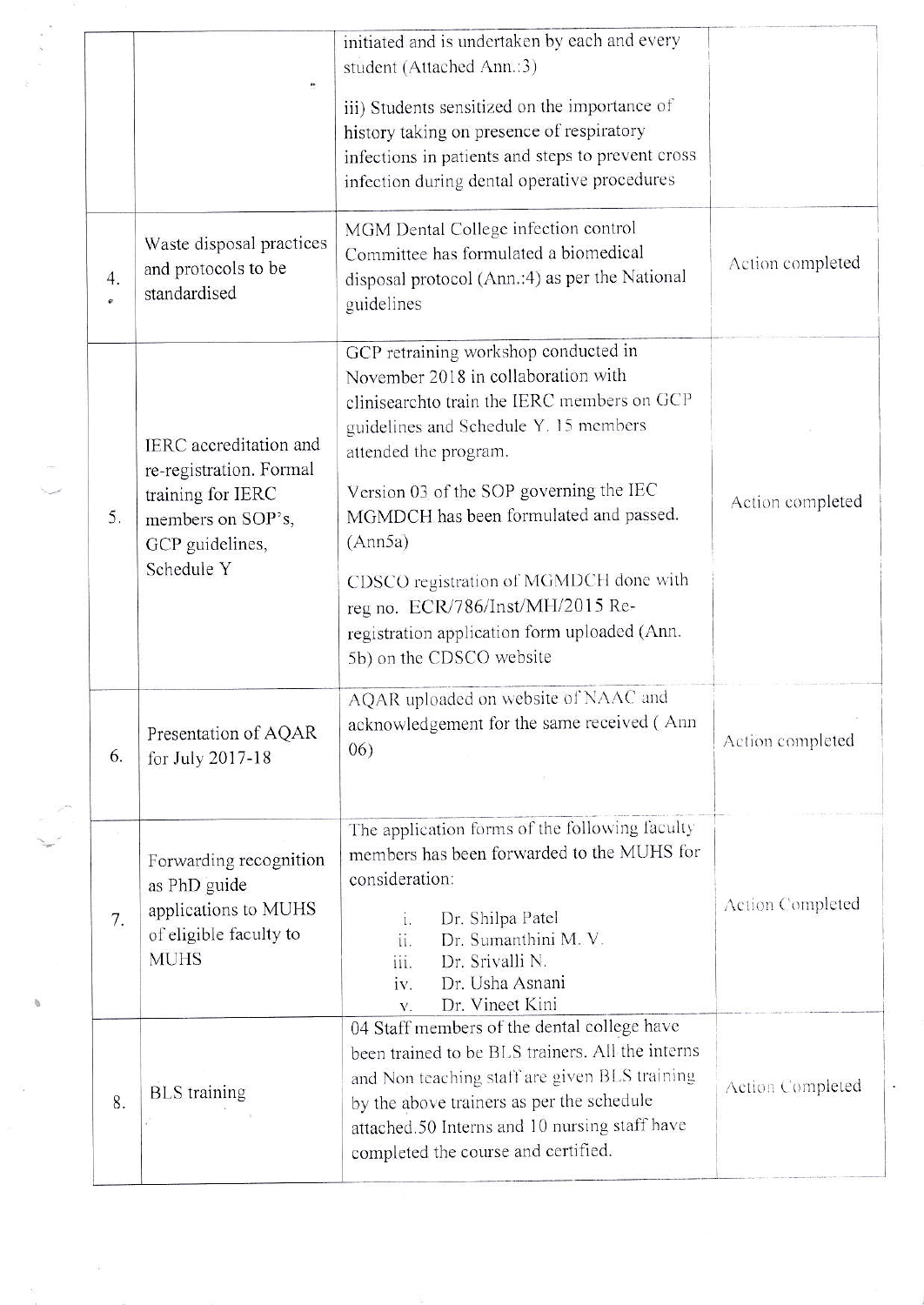| 9.  | $\bullet\bullet$<br>Feedback | Feed back committee has been reformulated.<br>The feed back process on the curriculum as per<br>the requirements of the new SSR has been<br>discussed and plan of action formulated                                                                                                                                                                                                                                                                                                                                                                   | Action Completed.                                                                                                                                                                                                                |
|-----|------------------------------|-------------------------------------------------------------------------------------------------------------------------------------------------------------------------------------------------------------------------------------------------------------------------------------------------------------------------------------------------------------------------------------------------------------------------------------------------------------------------------------------------------------------------------------------------------|----------------------------------------------------------------------------------------------------------------------------------------------------------------------------------------------------------------------------------|
| 10. | Counselling center           | Meeting held with Prof Dr. Rakesh Ghildiyal,<br>Head of Department, Psychiatry, MGM<br>Medical College, Kamothe. Suggested<br>formation of a committee, space located on<br>third floor of MGMDCH, for this centre.<br>Activities would include conduct of regular<br>lectures for students and faculty on stress and<br>anger management, how to study better etc. To<br>hold competition for students on such topics in<br>the form of debates, posters.<br>Faculty can be sent to Tata Institute of Social<br>Sciences for a course in counseling. | <b>Action Pending</b><br>committeeto<br>be formed<br>and<br>displayed<br>shortlist<br>faculty who<br>can be sent<br>to TISS<br>Establish<br>and<br>inaugurate<br>the centre<br>Arrange<br>۰<br>lectures on<br>relevant<br>topics |
| 11. | Student activities           | Sports and cultural committee has been<br>reformulated. The revised format of the SSR<br>and the AQAR circulated and discussed. It was<br>decided that a talent search should be done<br>amongst students and eligible students should<br>be encouraged to participate in state/ National<br>level activities                                                                                                                                                                                                                                         | Action completed                                                                                                                                                                                                                 |
| 12. | NSS board                    | The Existing NSS Board members will<br>complete their term on 31 <sup>st</sup> March 2019.<br>Name of Dr. Sudhir Kadam and Dr. P.M.<br>Jadhav will be included in the New NSS<br>board, which will be constituted from the 1 <sup>st</sup> of<br>April 2019.                                                                                                                                                                                                                                                                                          | Action Will be<br>completed on $31s$<br>March 2019                                                                                                                                                                               |

Agenda 4

 $\chi^2$ 

- Value added program

 $\alpha$ 

Suggestions for value added programs have been taken from the departments. The title of the program, objectives, timeline, faculty involved, budget, infrastructure requirements have been laid down and will be discussed as a separate agenda.